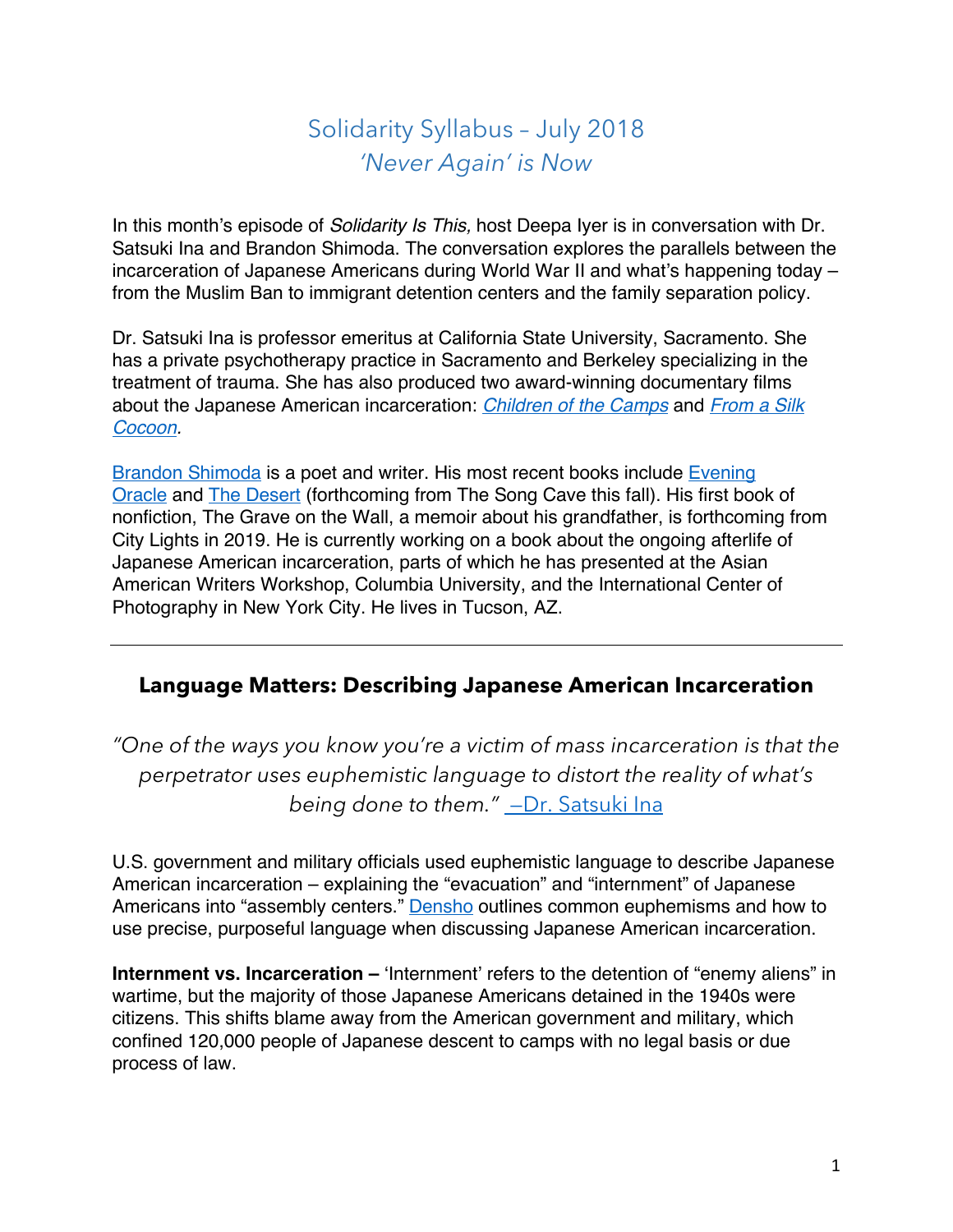**Evacuation vs. Exclusion –** Similarly, 'relocation' or 'evacuation' implies that a group is being moved for its own protection; this terminology shifts blame away from the government. "Forced removal," "mass removal," and "exclusion" more aptly captures the actions that forced thousands to abandon their homes for concentration camps.

**Assembly Center v. Concentration Camp:** Terms like 'internment camp,' 'assembly center' and 'relocation center' obscure the conditions under which Japanese Americans were incarcerated. These prison camps were surrounded by barbed wire and patrolled by armed guards, and individuals and families were held without leave for years.

According to Densho, "concentration camp" is the preferred term for these locations, and "prison camp" and "incarceration camp" are also used.

#### **Further readings:**

• "FDR Called Them Concentration Camps: Why Terminology Matters" by Joseph Shoji Lachman

• "A Former Japanese Internment Camp Prisoner on the Dire Effects of Putting Kids in Detention," interview with Dr. Satsuki Ina by Jorge Rivas

• "Words Do Matter: A Note on Inappropriate Terminology and the Incarceration of the Japanese Americans" by Roger Daniels

# **Timeline: A History of Japanese American Incarceration**

Explore Densho's *Timeline* feature, which compiles important moments in Japanese American history "before, during, and after World War II mass incarceration."

Three critical moments:

**February 19, 1942:** President Franklin D. Roosevelt signed Executive Order 9066, which gave the military full discretion to exclude civilians from any area without due process. This cleared the way for Japanese American incarceration.

**1942:** Fred Korematsu, Min Yasui, and Gordon Hirabayashi purposefully violated the exclusion order and curfews in order to challenge EO 9066. The Supreme Court upheld the constitutionality of the exclusion order and the imposed curfews.

**August 10, 1988:** The Civil Liberties Act of 1988 issued a formal presidential apology for Japanese American incarceration and granted \$20,000 to every surviving citizen or resident immigrant who had been incarcerated.

#### **Further reading:**

• The (Ongoing) Ruins of Japanese American Incarceration: Thirty Years after the Civil Liberties Act of 1988 by Brandon Shimoda (Densho)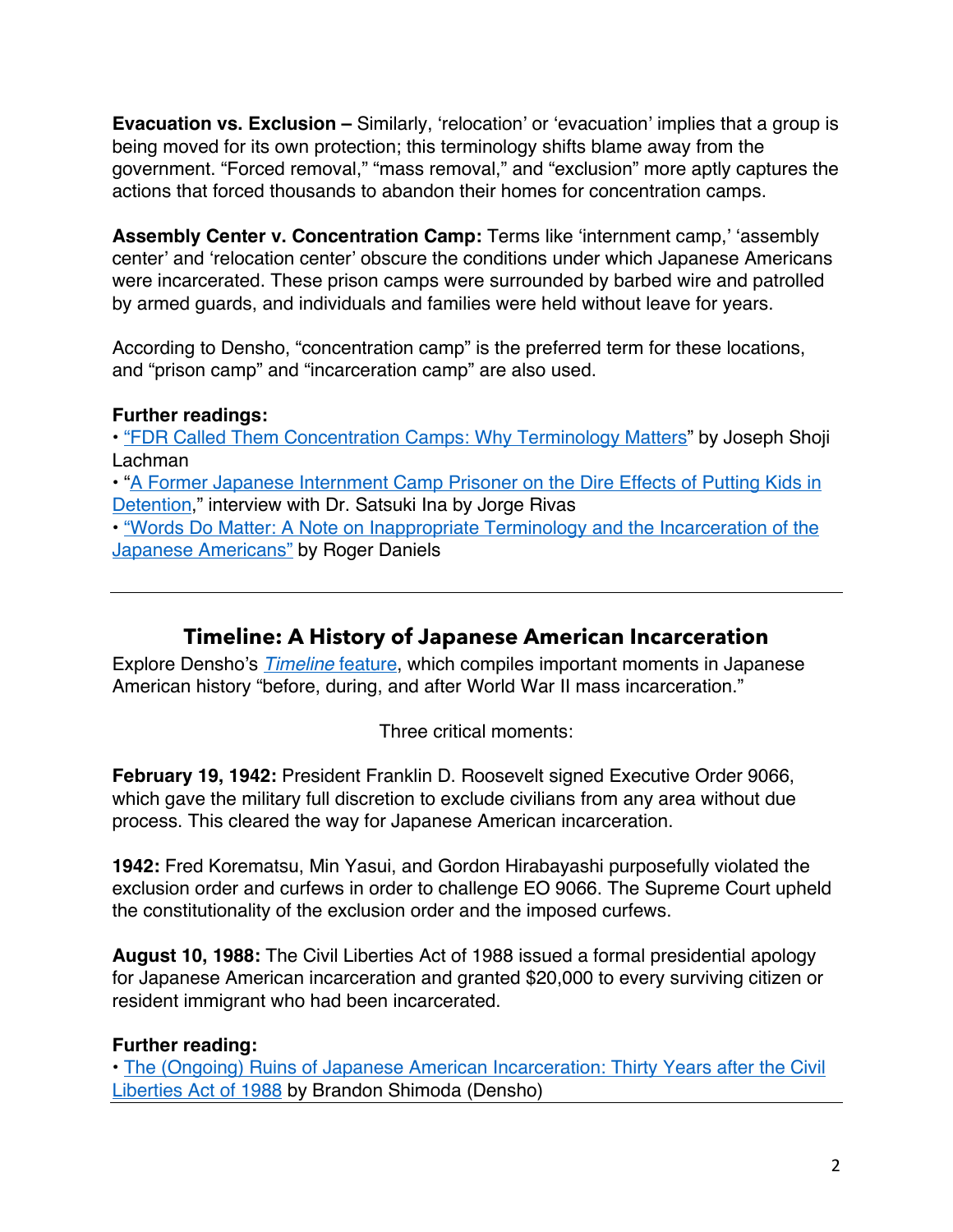#### **Incarceration Sites**

While many sites were used to incarcerate Japanese Americans, the War Relocation Authority built ten dedicated incarceration camps that housed ~120,000 people.

> Gila River - Rivers, Arizona Granada - Amache, Colorado Heart Mountain - Cody, Wyoming Jerome - Denson, Arkansas Manzanar - Manzanar, California Minidoka - Hunt, Idaho Poston - Parker, Arizona Rohwer - McGehee, Arkansas Topaz - Delta, Utah Tule Lake - Newell, California

Densho's interactive tool, *Sites of Shame,* provides an in-depth look at these camps as well as 'assembly centers,' 'detention stations,' and other incarceration sites.

In June 2018, news reports revealed that the Trump administration was considering a plan to incarcerate immigrant children on a federal property three miles away from the Rohwer, AK, incarceration site.

The Tule Lake Committee and Manzanar Committee regularly organize multi-day pilgrimages to the concentration camps and exclusion centers to honor and reflect upon the legacy of those incarcerated.

# **Family Separations and Trump's 'Zero Tolerance' Policy**

• In April 2018, AG Sessions issued a "Zero Tolerance" initiative at the border directing the Department of Justice (DOJ) to prosecute all individuals crossing the border for illegal entry. As a result, families were separated. When parents were apprehended at the border, they were taken and prosecuted by DOJ while their children became "unaccompanied" due to the separation. Parents faced prosecution, while their children were eventually placed with sponsoring family members or foster families by the Office of Refugee Resettlement within the Health and Human Services Department.

• In response to litigation initiated by the **ACLU**, a federal judge ordered the government to reunite children under the age of 5 by July 10. Of the more than 100 children under 5 who are separated, only a fraction were reunited. In some cases, the parents had already been deported. The government is under court order to reunite the 2,900